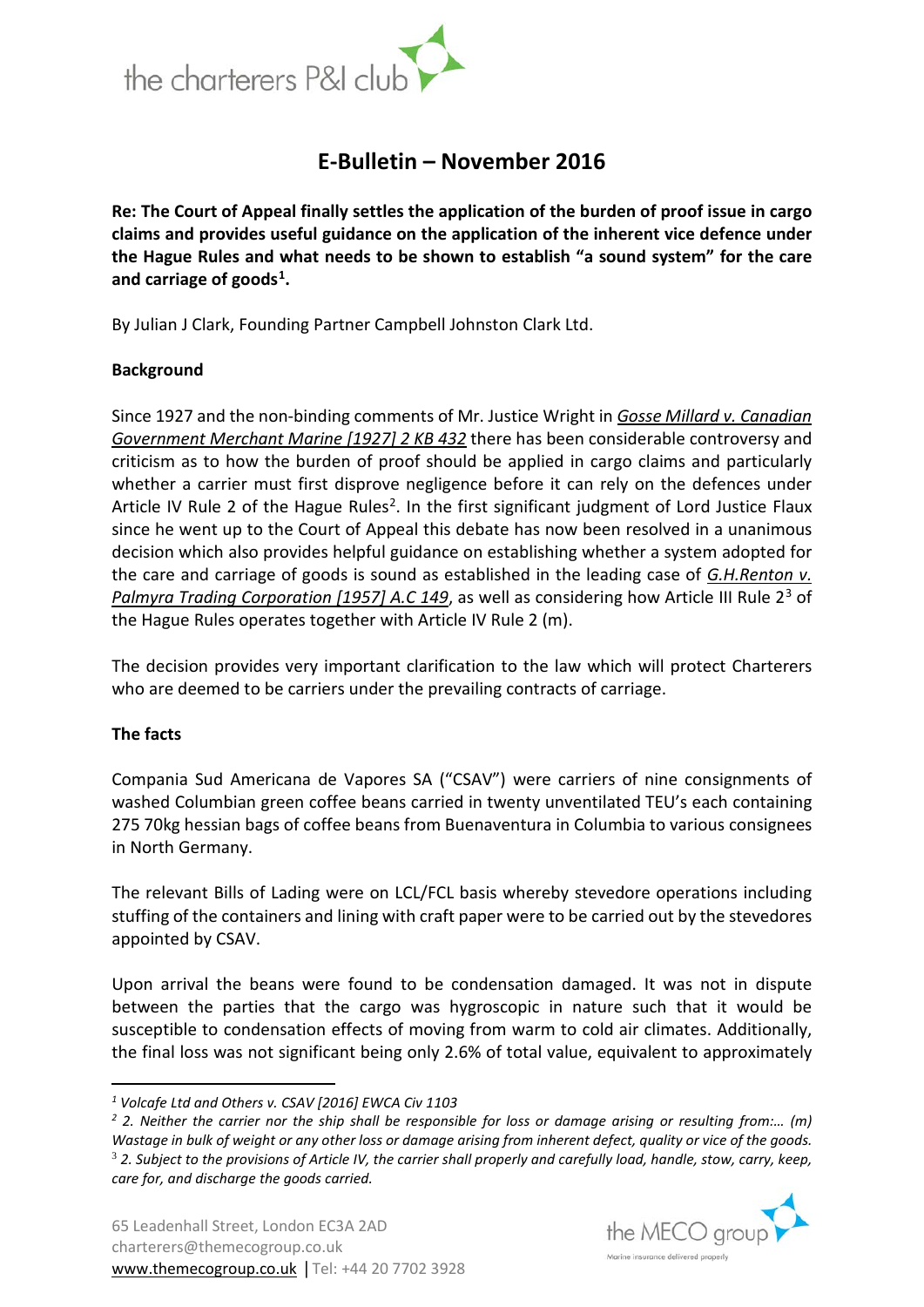

#### **E-Bulletin – The Volcafe Page | 2 of 4 dated 05 November 2016**

US\$62,500. However, the finding of the Judge at first instance raised significant issues for the container trade which lead to the appeal.

## **The first instance decision**

The case first came before David Donaldson QC sitting as a Deputy High Court Judge in the London Mercantile Court. He found in favour of the cargo claimants holding that on the evidence the claimants had been unable to show that they had adopted a sound system for protecting the cargo for carriage. More importantly that if goods are received in a damaged condition this was sufficient for there to be an inference that there had been a breach of Article III Rule 2 with the burden of proof then moving onto the carrier to produce evidence which would negative the finding of negligence against them and their breach.

## **Grounds of appeal**

The Court of Appeal considered 5 grounds of appeal as follows, the first dealing with the burden of proof issue and sub divided into 4 sub issues:

- 1. Burden of Proof
	- i. When goods are received in good condition but delivered in a damaged condition does this raise a sustainable cause of action or the inference of a breach of Article III Rule 2?
	- ii. If a sustainable cause of action is the burden on the carrier to show the burden of proof of inherent vice or that the damage was inevitable (cargo's position), or merely an evidential burden to show a prima facie case of inherent vice (carrier's position)?
	- iii. If only an inference of a breach what does the carrier have to show to establish a prima facie case of inherent vice?
	- iv. If reliance on inherent vice or any other exception in Article IV Rule 2 can be negated by negligence or failure properly and carefully to carry, where does the burden lie?
- 2. Was there complete circularity between Article IV Rule 2 (m) and Article III Rule 2 such that Rule 2 (m) was not a true exception?
- 3. What is needed to be shown to establish a "sound system"?
- 4. What was needed to reject a defence of inevitability?
- 5. Did the Hague Rules apply to the act of preparing a container?

#### **Decision**

# **1. Burden of proof**

The Court of Appeal agreed with Leading Counsel for CSAV that Hobhouse J had gone too far in the *Torenia [1983] 2 Lloyds Law reports 210*

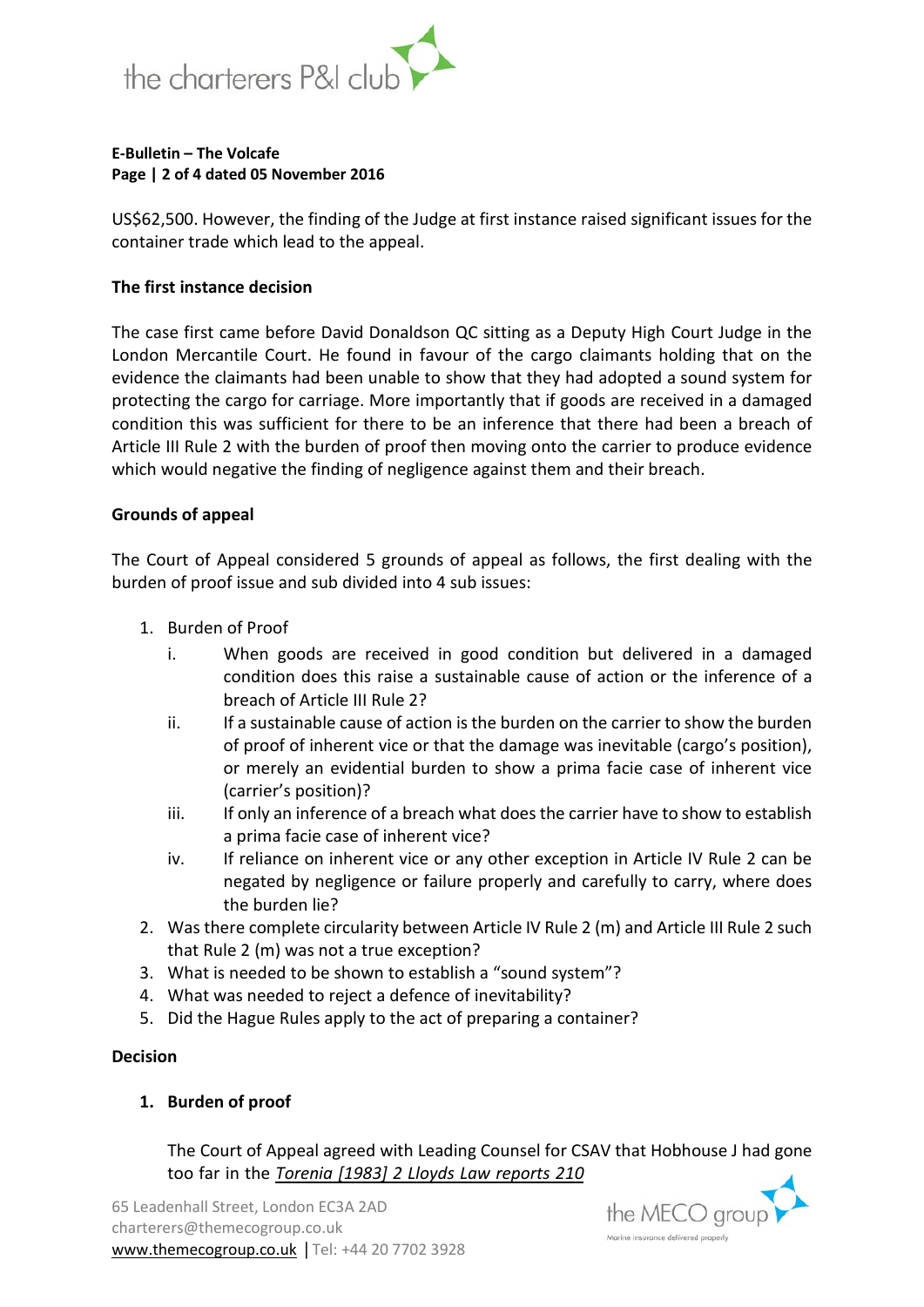

#### **E-Bulletin – The Volcafe Page | 3 of 4 dated 05 November 2016**

that evidence of arrival of goods in a damaged condition gave rise to a sustainable cause of action. Such evidence only gave rise to an inference of breach. What then followed was a four stage process, passing the burden in the manner of a pendulum swinging between the cargo claimant and the carrier.

- Stage one was to show an inference of breach damaged goods, the burden being on the claimant;
- Stage two was for the carrier to raise a prima facie defence such as inherent vice;
- Stage three moved the burden back to the claimant to rebut the defence and establish negligence;
- Stage four is that it is then for the carrier to disprove the negligence if this has been established.

Accordingly, the Court of Appeal found that the burden of proof in Hague Rule cases follows the common law approach as set out by Lord Esher MR in the *Glendarroch [1894] P 226.*

# **2. Circularity**

The view of the Judge at first instance was similarly rejected. Having established the way in which the burden of proof would be applied, it followed that there was a clear separation between, on the one hand, establishing whether there was some inherent vice (on which the burden is on the carrier) and, on the other, establishing negligence on the part of the carrier for breach of the duty properly to care for and carry, where the burden would be on the claimant to disprove the operation of the exception.

It was an erroneous approach to say that the carrier cannot rely upon the exception unless they can disprove negligence. It was similarly wrong to consider that the inherent vice defence could not apply in circumstances where the cargo was deemed to be "normal". An inherent vice defence will include the consideration of inherent qualities of an otherwise sound cargo.

# **3. A sound system**

A "sound system" is not one which must prevent damage, but an appropriate manner looking to the actual nature of the consignment. Something, *"which is sound in light of all the knowledge which the carrier has or ought to have about the nature of the goods." per Lord Reid in the Albacora [1966] 2 Lloyds Rep 53.*

It was wrong to impose upon the carrier an obligation which went beyond what was required by the law. In this case evidence of industry